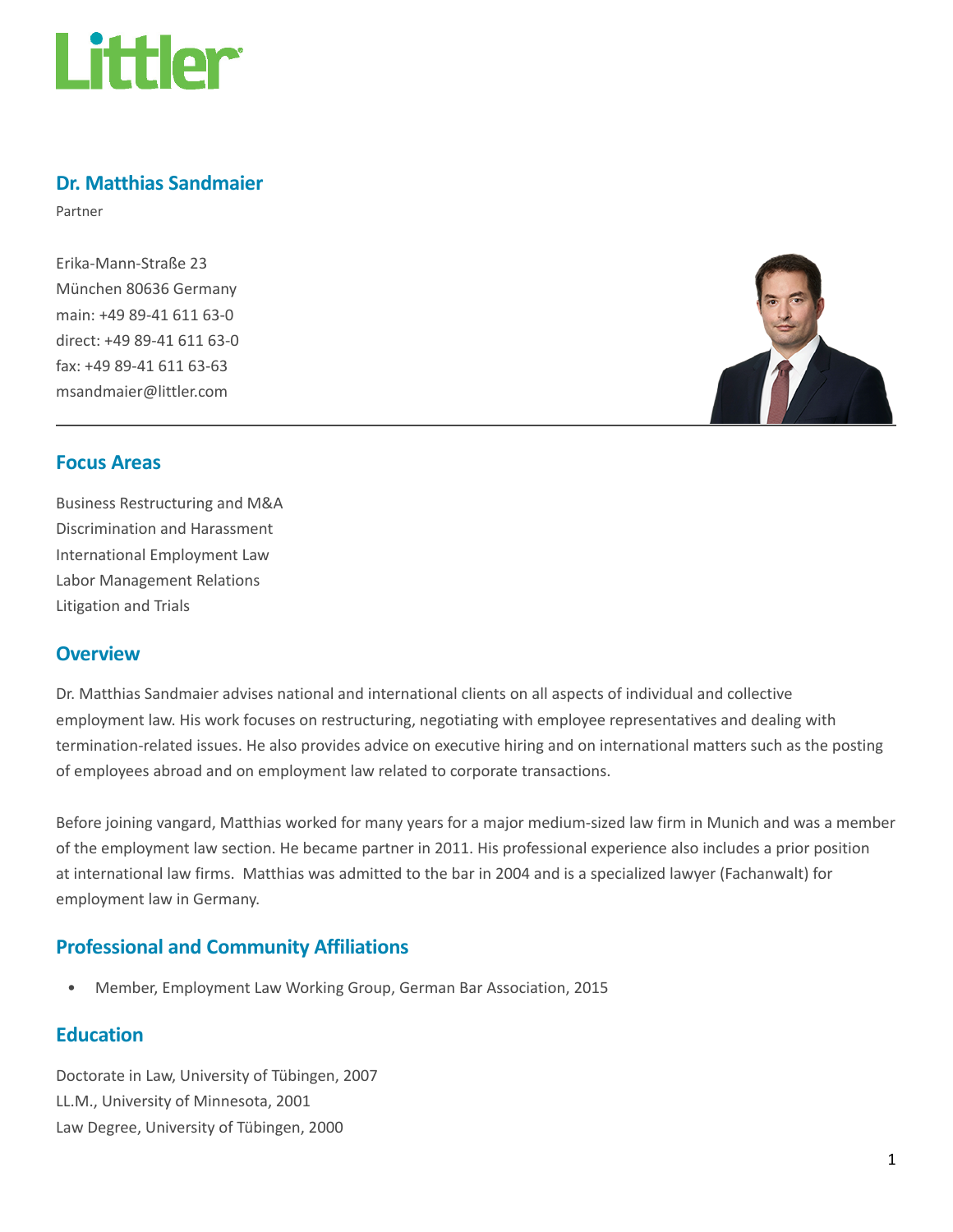# l ittler

## Bar Admissions

Germany

#### Languages

German English

## Publications & Press

Littler Attorneys in Six Countries Recognized in 2023 Editions of Best Lawyers™ Littler Press Release June 24, 2022

Do Adjustments Have to be Made to the Company Pension? vangard Blog April 2015

Holes in the Safety Net – License to Supply Temporary Workers on Reserve Without Effect? vangard Blog December 2014

## Speaking Engagements

German Works Council Elections 2022 - the Right Way February 9, 2022

Littler Global – 2017 International Labour and Employment Law Update in Europe Hamburg November 7, 2017

Littler Global – 2017 International Labour and Employment Law Update in Europe Paris November 6, 2017

Global Migration in the Age of Nationalism May 11, 2017

Inaugural Canada Conference Toronto, ON November 21, 2016